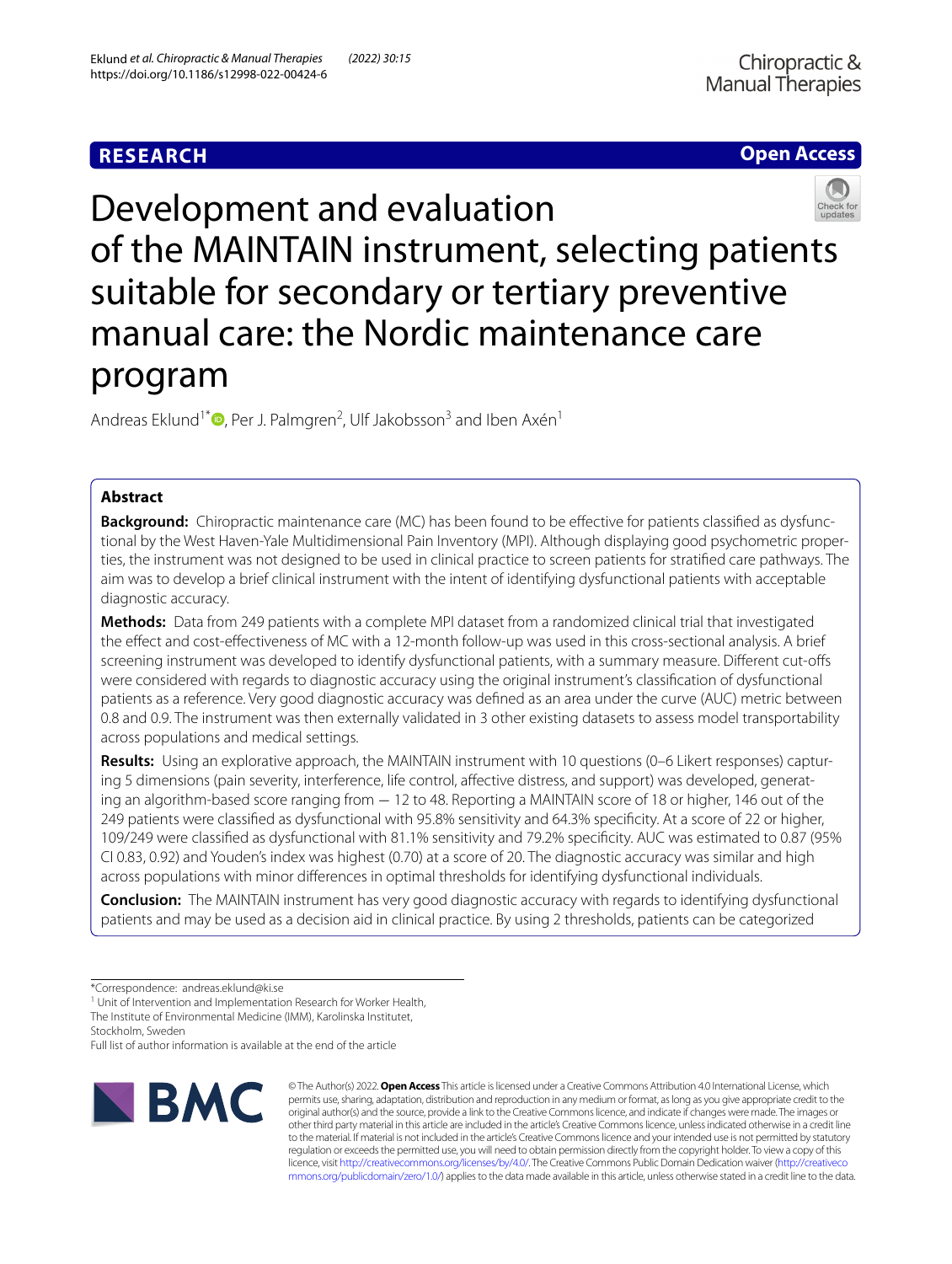into "low probability (− 12 to 17)", "moderate probability (18 to 21)", and "high probability (22 to 48)" of having a good outcome from maintenance care for low back pain.

**Trial registration:** Clinical trials.gov; NCT01539863; registered February 28, 2012; [https://clinicaltrials.gov/ct2/show/](https://clinicaltrials.gov/ct2/show/NCT01539863) [NCT01539863](https://clinicaltrials.gov/ct2/show/NCT01539863).

**Keywords:** MAINTAIN, Clinical instrument, Low back pain, Stratifed care, Chiropractic, Prevention, Maintenance care, Manual treatment, Efect, Secondary prevention, Tertiary prevention

# **Background**

Non-specifc low back pain (LBP) is a highly prevalent condition afecting a large part of the adult population with major consequences worldwide. It is considered one of the biggest economic burdens in western societies [\[1](#page-8-0)]. According to the Global Burden of Disease Study, LBP results in more years lived with disability than any other disease in the world [\[2](#page-8-1)]. LBP episodes are often short lived but recurrent throughout life and the lifetime prevalence worldwide has been estimated to be 80–85% [\[2](#page-8-1)]. Therefore, it is recommended that research should aim at secondary prevention (preventing recurrences in people recovered from a previous episode) and tertiary prevention (preventing progression and consequences of LBP) [[3\]](#page-8-2).

Chiropractic maintenance care (MC) is described as a long-term management strategy for musculoskeletal disorders, introduced when optimum treatment benefit has been reached after an initial care plan. The aim of MC is to prevent future episodes, progression, and consequences of LBP by treating the patient at regular intervals, regardless of symptoms  $[4–18]$  $[4–18]$ . In an ambitious efort, researchers across the Nordic countries have systematically explored and investigated indications, content, and frequency of MC in a series of research projects [[18\]](#page-9-0). Commonly, MC patients are selected based on their previous history of pain and the efectiveness of the initial care plan [\[10](#page-8-4)]. Selected MC patients are commonly scheduled with 1–3 months intervals and are treated with manual therapy, along with individual exercises and lifestyle advice [\[18](#page-9-0)].

Based on this knowledge, a pragmatic randomized clinical trial (RCT) was designed to investigate the efectiveness of MC in patients with recurrent and persistent LBP [[19\]](#page-9-1). The trial exhibited that the MC-group had fewer days with bothersome LBP over a year compared to the control group [\[20](#page-9-2)]. Although more efective, the number of visits was higher in the MC-group with more treatments during the 52-week study period  $[20]$  $[20]$ . There was a large variability in the data, suggesting that there may be subgroups of patients who experienced fewer days of pain and fewer visits than others.

Psychological [\[21,](#page-9-3) [22](#page-9-4)], behavioural [[23](#page-9-5)] and social characteristics [[24\]](#page-9-6) of LBP patients are important in the transition from acute to recurrent and persistent pain states [\[25–](#page-9-7)[31\]](#page-9-8). In line with the bio-psycho-social model, the leading theoretical framework underpinning the management of LBP  $[24, 32-34]$  $[24, 32-34]$  $[24, 32-34]$  $[24, 32-34]$  clinicians would be expected to consider cognitive processes, psychological and behavioural dimensions of the pain experienced when managing patients with pain. Based on the cognitive-behavioural conceptualization of pain, The West Haven-Yale Multidimensional Pain Inventory (MPI) was developed to capture the perceptions and consequences of living with chronic pain  $[35]$  $[35]$ . The original instrument has been used to identify three clusters/ subgroups of patients  $[36]$  $[36]$  and has been shown to be reliable, valid, and useful in outcome-based research [[37](#page-9-13), [38\]](#page-9-14). The three different subgroups are defined as adaptive copers (AC), interpersonally distressed (ID), and dysfunctional (DYS). Individuals in the AC group are characterized by low pain severity, low interference with everyday life due to pain, low life distress, a high activity level, and a high perception of life control and have the best prognosis with the lowest risk for long-term sick leave [\[39\]](#page-9-15). Individuals in the ID group are characterized by dysfunctional behaviours such as low levels of social support, low levels of solicitous and distracting responses from signifcant others, and high scores on punishing responses compared to the DYS and AC patients [\[39](#page-9-15)]. Individuals in the DYS subgroup are characterized by having high pain severity, marked interference with everyday life due to pain, high afective distress, low perception of life control, and low activity levels and have the worst prognosis along with the highest risk of long-term sickness absence [[39\]](#page-9-15).

In a secondary analysis of the data from the RCT [[40](#page-9-16), [41\]](#page-9-17), it was found that patients with a less favourable psychological profle (DYS subgroup) reported better outcomes from the MC approach. Surprisingly, the efect of MC within the DYS subgroup was achieved at an equal number of visits compared to the control group. On the other hand, patients within the AC group who received MC reported more days with pain while also receiving a higher number of visits compared to the control group. These results may change the way MC is delivered in clinical practice as we can now identify subgroups of patients where MC is most efective. At the same time, it becomes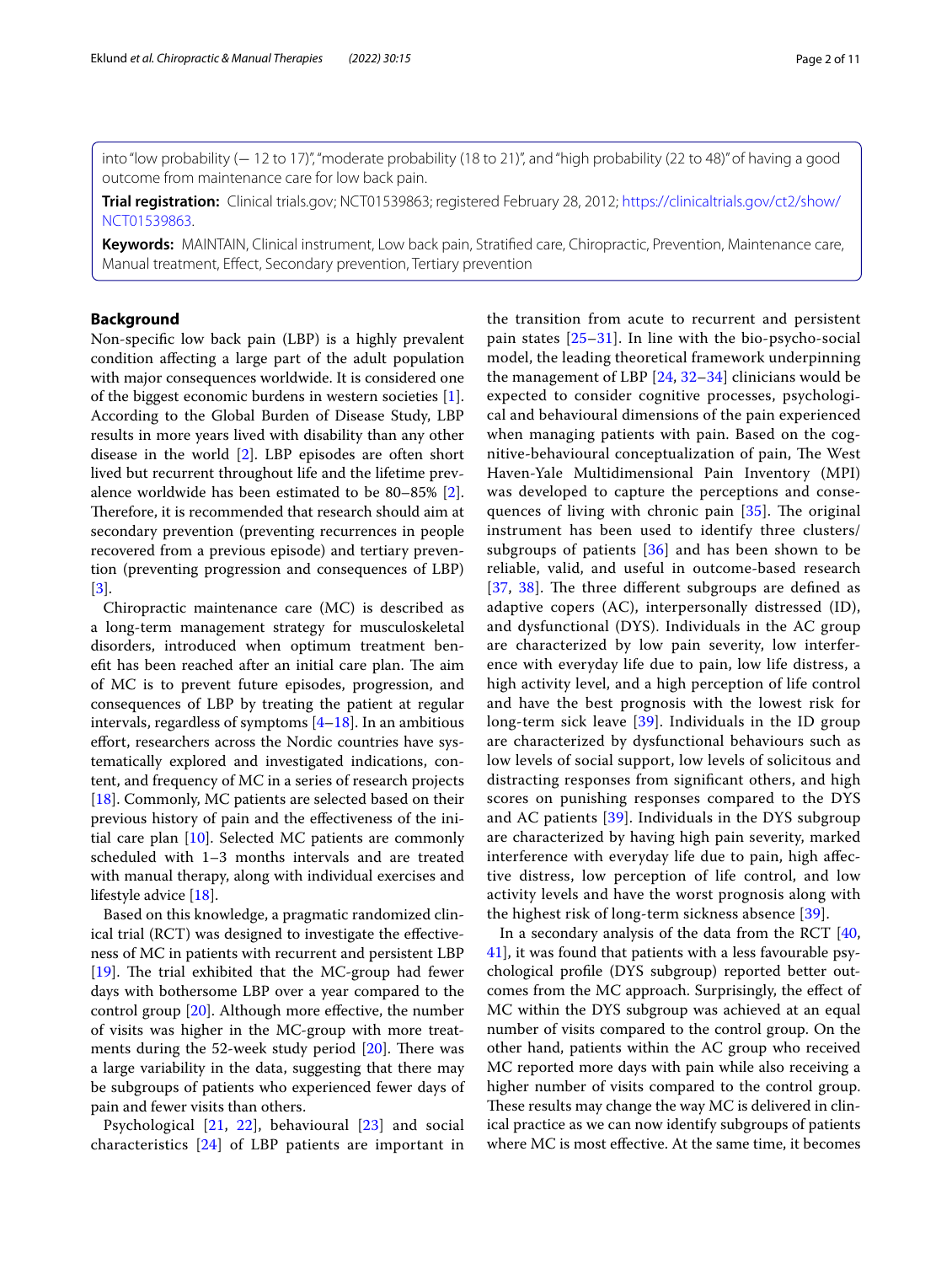clear that for a specifc group of patients, the AC group, MC should not be recommended.

Eforts have been made to tailor treatments to specifc subgroups of patients with recurrent or persistent LBP [[28,](#page-9-18) [37,](#page-9-13) [42–](#page-9-19)[48\]](#page-9-20). However, none of the available instruments have been able to improve outcomes among chiropractic patients by identifying candidates suitable for a stratified care pathway  $[49, 50]$  $[49, 50]$  $[49, 50]$  $[49, 50]$ . Previous research has investigated the predictive ability of the Keele STarT Back Tool when implemented in chiropractic practice and has found its prognostic value to be limited among patients with acute LBP [[49](#page-9-21), [51\]](#page-9-23). To date, to our knowledge, there are no published empirical studies investigating the high risk groups (ID and DYS) classifed by the MPI-S instrument or high risk groups classifed by the Keele STarT Back Tool [[43,](#page-9-24) [52,](#page-9-25) [53](#page-9-26)] or the Örebro Musculoskeletal Screening Tool (ÖMST) [\[27](#page-9-27), [30,](#page-9-28) [54\]](#page-9-29).

Although valid and reliable, the Swedish version of the MPI instrument (MPI-S) was not designed to be used as a screening instrument in daily clinical practice but rather as a comprehensive research tool. To utilize the aforementioned research fndings [\[20](#page-9-2), [40](#page-9-16), [41](#page-9-17)] in clinical practice, a pragmatic and convenient instrument based on the MPI-S with fewer items needs to be developed.

The objective of this study was threefold:  $(1)$  To develop a new brief instrument for identifying dysfunctional patients in a clinical setting, with adequate sensitivity, specifcity, and receiver operating characteristics. (2) To assess the instrument's ability to reproduce the previously published efect estimates of MC, and (3) To test the sensitivity, specificity, and receiver operating characteristics in 3 other existing datasets to assess external validity and model transportability across populations.

## **Method**

To address the frst two objectives, data from a recently conducted RCT (developmental dataset 1) was utilized, and to answer the last objective, data from 3 other clinical trials described below (external validation datasets 2, 3, and 4) were used. Karolinska Institutet is the custodian of all the datasets used in this study which have been used and are reported on in previously published papers [[19,](#page-9-1) [20,](#page-9-2) [40,](#page-9-16) [41,](#page-9-17) [55–](#page-9-30)[61](#page-10-0)]. Only individuals with a complete MPI-S dataset were used in the analysis, thus there were no missing data of the variables used to develop and validate the instrument.

# **Design**

Objective 1 (instrument development) was addressed using a cross-sectional analysis of the MPI-S data collected at baseline in developmental dataset 1.

Objective 2 (reproduction of efect) was answered using a longitudinal analysis of data from patients who completed the 12-month RCT comparing the intervention (MC) to the control group (developmental dataset 1) with regards to the total number of days with activity limiting LBP for patients classifed as dysfunctional at each level of the MAINTAIN instrument. These effect estimates along with the test statistics estimated in objective 1 were used to recommend clinical thresholds for a positive test.

Objective 3 (external validation of the instrument) was answered using a cross-sectional analysis of the MPI-S data collected at baseline in external validation datasets 2, 3, and 4, with the same procedure used in objective 1, to assess external validity and model transportability across populations.

### **Populations**

Dataset 1 (developmental) was drawn from a randomized controlled trial with a 12-month follow-up period [[19](#page-9-1), [20,](#page-9-2) [40,](#page-9-16) [41](#page-9-17)] investigating the efectiveness and cost-efectiveness of MC in a population of patients with recurrent or persistent LBP from chiropractic primary care clinics in Sweden. The trial started in 2012 and was concluded in 2016 with a total of 249 patients completing the 12-month study period with a complete MPI-S dataset.

Dataset 2 (validation) was drawn from a large intervention study entitled "Work and Health in the Processing and Engineering Industries" conducted between 2000 and 2003 at four companies in Sweden [\[55](#page-9-30), [56\]](#page-10-1). Individuals classifed as having a high risk of developing chronic disabling neck pain (NP) and/or LBP and long-term sick leave with a comprehensive risk assessment tool were selected for this study.

The third and fourth datasets (validation) came from a large intervention study entitled "Health-economic Evaluation and Rehabilitation (HUR)" conducted between 1994 and 1997 to evaluate multidisciplinary rehabilitation interventions with regards to their efect on sick leave, health-related quality of life, and cost-efectiveness. Dataset 3 was drawn from an observational outcome study nested within the larger HUR project consisting of subjects sufering from neck and low back pain with intermittent sickness absence [\[57](#page-10-2), [59](#page-10-3), [61\]](#page-10-0). Dataset 4 was extracted from a randomized controlled trial also nested within the larger HUR project consisting of subjects with ongoing sickness absence as a result of NP and LBP [[58](#page-10-4), [60\]](#page-10-5). Data were collected as part of the baseline assessment at the initial visit to the clinics. The research projects have been described in detail elsewhere [\[57](#page-10-2)[–60\]](#page-10-5).

The second, third, and fourth datasets were chosen as they represent a broad selection of diferent populations with LBP with diferent severity and consequences with regard to the patient's condition, i.e., working, on intermittent sick leave, or ongoing sick leave. These 4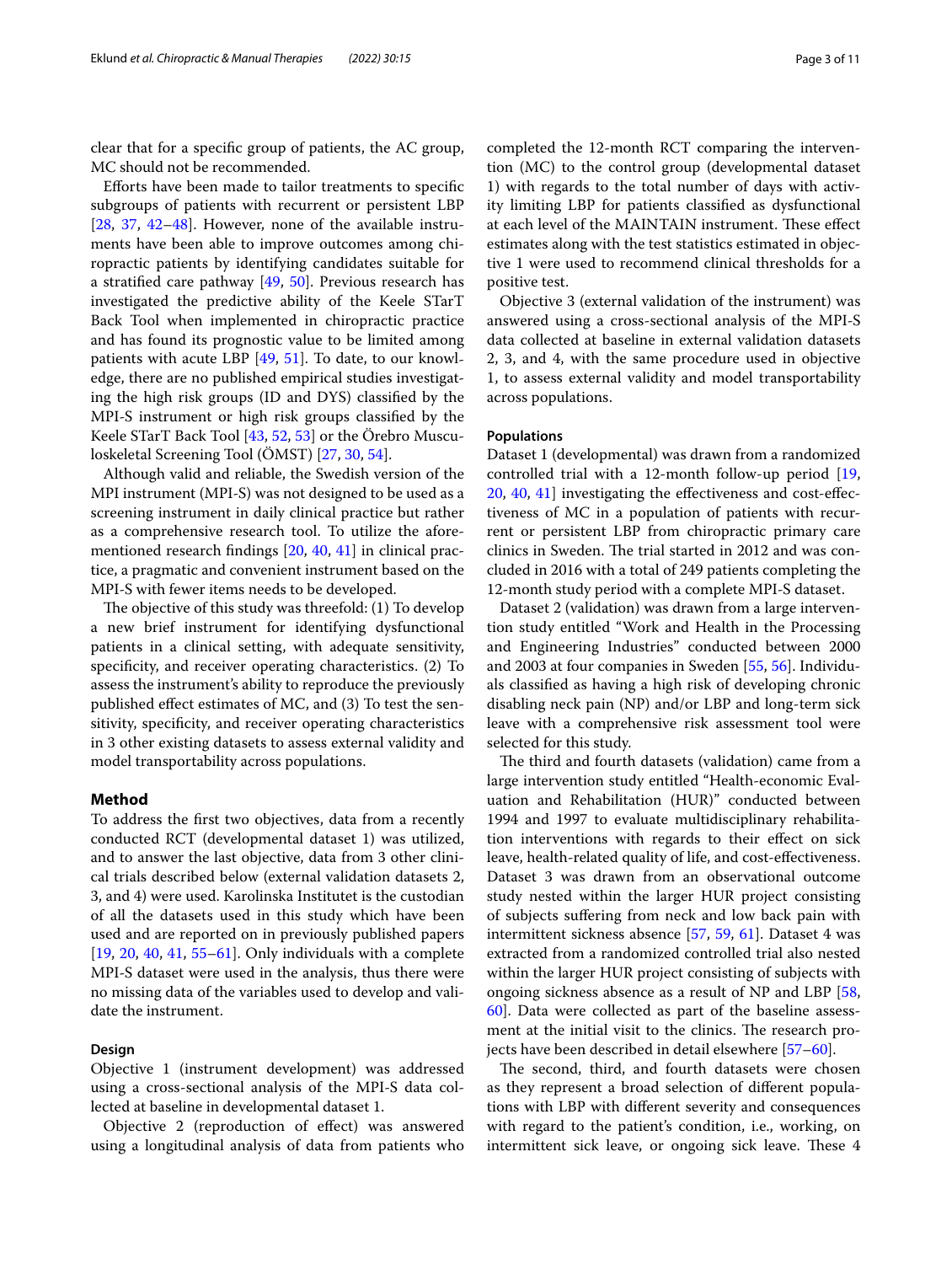populations have been compared with regards to psychological characteristics in a previous publication [[62](#page-10-6)].

# **Measures**

We defne discriminative ability as: "How well the test discriminates between two conditions of interest (health and disease; two stages of a disease etc.)". This can be quantifed by the measures of diagnostic accuracy such as Sensitivity, Specificity, Positive Predictive Value (PPV), Negative Predictive Value (NPV), Receiver Operating Characteristics (ROC), and Youden's index [[63\]](#page-10-7).

Based on exploratory factor analysis, Turk and Melzac [[64\]](#page-10-8) identifed 8 items from the original MPI-S instrument that they suggested can be used to develop a brief version of MPI for the purpose of identifying dysfunctional patients. Based on these 8 items, diferent scoring algorithms were explored to fnd a working model. During the process, 2 additional items from the "support" dimension were added to improve discrimination between dysfunctional and interpersonally distressed individuals. A fnal scoring algorithm was decided by considering an optimal compromise between diagnostic accuracy and ease of use in a clinical setting.

# **Outcomes**

Outcomes of the study were measures of diagnostic accuracy (Sensitivity, Specifcity, Positive Predictive Value (PPV), Negative Predictive Value (NPV), Receiver Operating Characteristics (ROC), and Youden's index) of the MAINTAIN instrument's ability to classify dysfunctional subjects according to the original classifcation algorithm used by the original MPI-S instrument (gold standard).

### **Analysis**

### *Instrument development*

Based on 10 items from the original MPI-S questionnaire, 5 dimensions of the patients' pain experience were recorded: pain severity (Q1+Q7), *interference* (Q4+Q8), *life control* (Q15+Q18), *afective distress*  $(Q22+Q20)$  and *support*  $(Q5+Q14)$ . Tentatively, a dysfunctional patient would score high on pain severity, interference, afective distress, support, and low on life control. A summary score was created based on this assumption, adding together the items from the high dimensions, and subtracting the score from the expected low dimension. The following scoring algorithm was created to generate a summative MAIN-TAIN Score: Q1+Q7+Q4+Q8−Q15−Q18+Q22  $+$ Q20 + Q5 + Q14, ranging from  $-12$  to 48. Based on this scoring algorithm, each level of the MAINTAIN Score in developmental dataset 1 was analysed as a possible threshold for a dysfunctional classifcation and compared to the original MPI-S subgroup classifcation. A positive test would signify a dysfunctional profle and a negative test would signify either an interpersonally distressed or an adaptive coper profle. For each level of the MAINTAIN Score, the proportion of individuals for each subgroup who had a positive test was calculated. This data was graphically depicted to illustrate the relative frequency (%) of true and false positive tests within each subgroup. In addition, a ROC analysis was performed by plotting the binary outcome (AC/ID vs DYS) of the original instrument against a varying discrimination threshold of the MAINTAIN score. Based on the ROC analysis, an estimate the AUC was used to further report the diagnostic accuracy of the instrument. Diagnostic accuracy based on the AUC metrics were defned as: 0.9–1.0 excellent, 0.8–0.9 very good, 0.7–0.8 good, 0.6–0.7 sufficient, 0.5–0.6 bad, < 0.5 test not useful [[63\]](#page-10-7).

By analysing test statistics for each level of the instrument, a trichotomization by three identifed thresholds based on iterative discussions within the research group were established. First, a lower threshold was identifed where most dysfunctional individuals (> 95%) can be identifed with a reasonable number of false positive tests with particular attention to AC individuals (< 20%). Second, an upper threshold where most of the AC individuals (> 95%) have been excluded at the expense of a reasonable number of false negative tests with respect to the DYS individuals (< 20%) was identified. Third, a threshold with the optimum cut-off point where equal weight is given to false positive and false negative values was identifed. To illustrate how the optimum cut-of point is defned, the diagnostic accuracy of the instrument across diferent possible discrimination thresholds (each MS score) is reported in Table [2](#page-5-0). The final MAINTAIN instrument is reported in Additional fle [1](#page-8-5).

## *Reproduction of efect estimates*

The difference in the total number of days with pain (the primary outcome in the original RCT) between the control and intervention groups in development dataset 1 was estimated to understand how well the instrument could reproduce the efect size in the subgroup previously shown to respond well to MC. Using a general linear regression model, efect estimates were produced for each level of the MAINTAIN instrument (as a threshold for dysfunctional classifcation). By using the data on clinical outcomes for each level of the instrument along with the data on instrument performance from the development stage, two specifc thresholds were identifed to classify patients into: low, moderate, and high probability of MC being efective.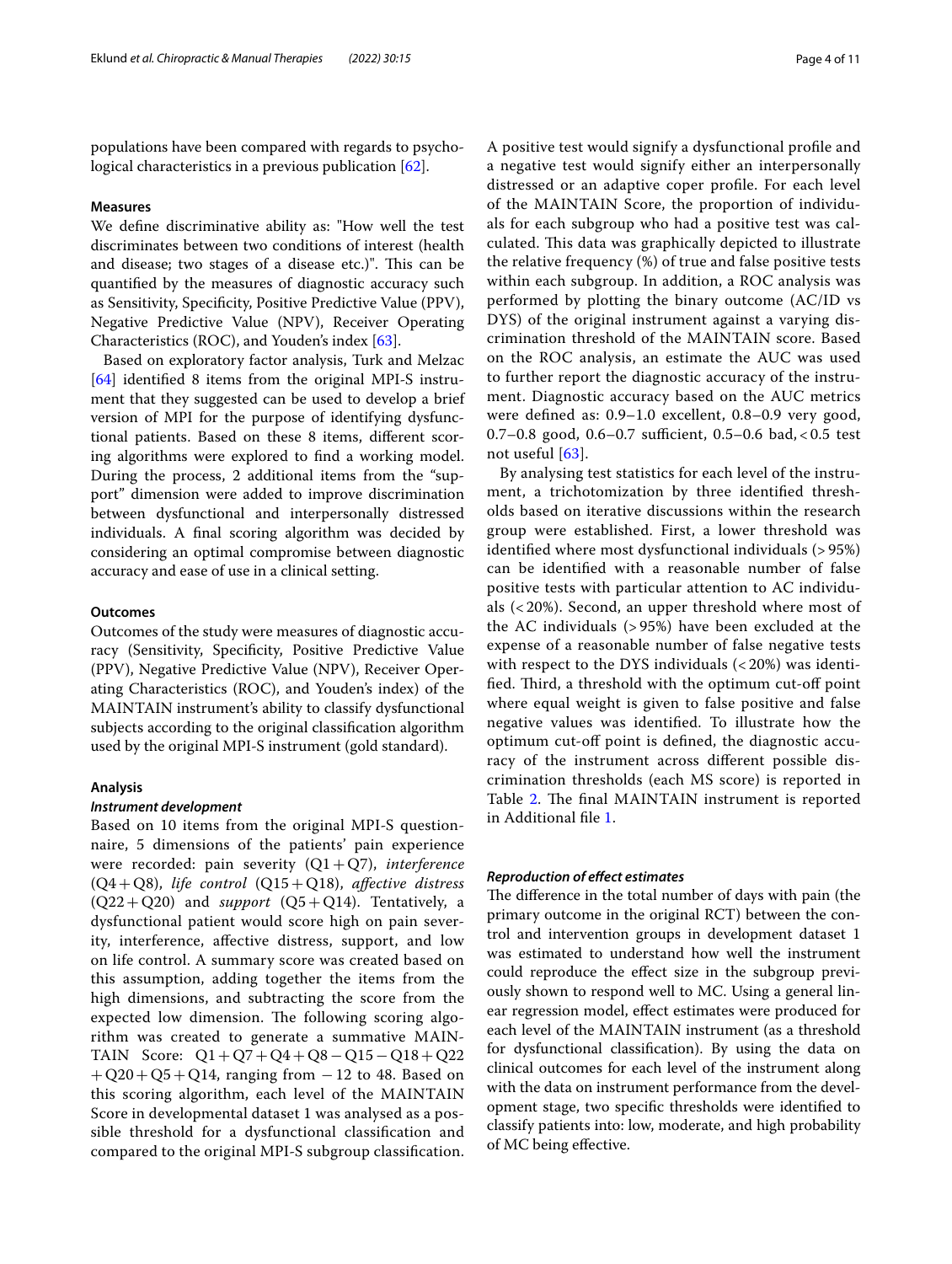# *External validation across diferent medical settings*

Finally, the MAINTAIN instrument was externally validated in 3 separate data sets consisting of patient populations who were experiencing pain resulting in different degrees of activity limitation collected in different medical settings during different time periods. An analysis of relatedness between the developmental dataset and the validation datasets was not performed as the datasets were substantially different in terms of medical settings, demographics, and outcome occurrence. To establish model transportability test statistics (Sensitivity, Specificity, PPV, NPV, ROC and Youden's index) were estimated and compared across populations.

### **Ethical considerations**

The project was approved by the Swedish Ethical Review Authority (Ref.: 2019-04505). No new data was collected. Data had been handled and stored in accordance with the tenets of the World Medical Association's Declaration of Helsinki, and all the subjects had previously signed informed consent forms and agreed to participate in each of the four studies.

# **Results**

The mean age was similar across all datasets except for the distribution of females which was higher in dataset 1 and lower in dataset 2. Compared to the dataset 1 mean MAINTAIN scores in datasets 3 and 4 were higher, and lower in dataset 2. This is in in line with the rationale described in the method, as the datasets were chosen to represent distinctively diferent populations with regards to medical setting, status of sick listing and distribution of MPI subgroups. Demographics of datasets 1–4 used in this study are reported in Table [1](#page-4-0).

# **Objective 1, instrument development**

Based on development dataset 1, three diferent MAIN-TAIN thresholds were identifed. First, a threshold of 18 resulted in a reasonable trade-off where 95.8% of all DYS individuals were correctly classifed and only 17.4% of AC individuals were falsely classifed as DYS. At this level, 62.9% of ID individuals were falsely classifed as DYS. At a score of 18 or higher, 146 out of the 249 patients were classifed as dysfunctional with 95.8% sensitivity and 64.3% specifcity. Second, at a threshold of 22, 81.1% of all DYS individuals were correctly classifed and only 4.3% of AC individuals were falsely classifed as DYS. At this level, 45.2% of all ID individuals were falsely classifed

### <span id="page-4-0"></span>**Table 1** Patient demographics of the 4 datasets

**Variable Dataset 1 (Development) Dataset 2 (External validation) Dataset 3 (External validation) Dataset 4 (External validation)** Description of recruitment sites and sample characteristics Primary care "Chiropractic", not on sick leave Primary care, not on sick leave with a high risk of chronicity Secondary care, recurrent sick leave Secondary care, ongoing sick leave n 249 238 251 2849 128 251 251 262 264 264 264 264 271 284 272 273 274 274 275 276 277 278 279 279 279 279 27 Female, n (%) 154 (61.8) 154 (61.8) 14 (10.9) 14 (10.9) 140 (55.8) 140 (55.8) 101 (54.9) Age, Mean (SD) 43.4 (11.9) 43.4 (11.9) 41.5 (9.6) 42.3 (9.3) 43.6 (10.3) Pain Severity<sup>a</sup>, Mean (SD) , Mean (SD) 3.3 (1.1) 2.8 (1.3) 3.5 (1.1) 3.7 (1.1) Interference<sup>a</sup>, Mean (SD) , Mean (SD) 2.8 (1.3) 2.5 (1.3) 3.8 (1.1) 3.8 (1.0) Life Control<sup>a</sup>, Mean (SD) , Mean (SD) 3.5 (1.1) 3.8 (1.1) 3.2 (1.1) 3.1 (1.2) Affective Distress<sup>a</sup>, Mean (SD) 2.7 (1.3) 2.3 (1.4) 2.6 (1.6) 2.8 (1.5) Support<sup>a</sup>, Mean (SD) , Mean (SD) 4.1 (1.6) 4.2 (1.6) 4.6 (1.5) 4.8 (1.6) Punishing Responses<sup>a</sup>, Mean (SD) 1.1 (1.3) 1.3 (1.3) 1.1 (1.2) 1.0 (1.2) Solicitous Responses<sup>a</sup>, Mean (SD) 2.7 (1.4) 2.9 (1.4) 3.2 (1.4) 3.1 (1.4) Distracting responses<sup>a</sup>, Mean (SD) 2.8 (1.4) 3.0 (1.6) 3.1 (1.6) 3.2 (1.6) MPI-Subgroup, % (AC/ID/ DYS) 36.5/24.9/38.6 48.4/25.8/25.8 24.9/24.5/50.6 21.2/25.5/53.3 MAINTAIN Score, - 12 to 48, 20.0 (8.4) Mean (SD) 20.0 (8.4) 16.5 (9.7) 23.0 (8.9) 23.5 (8.1)

AC, Adaptive Coper; ID, Interpersonally Distressed; DYS, Dysfunctional; SD, Standard Deviation

a Dimensions from the MPI instrument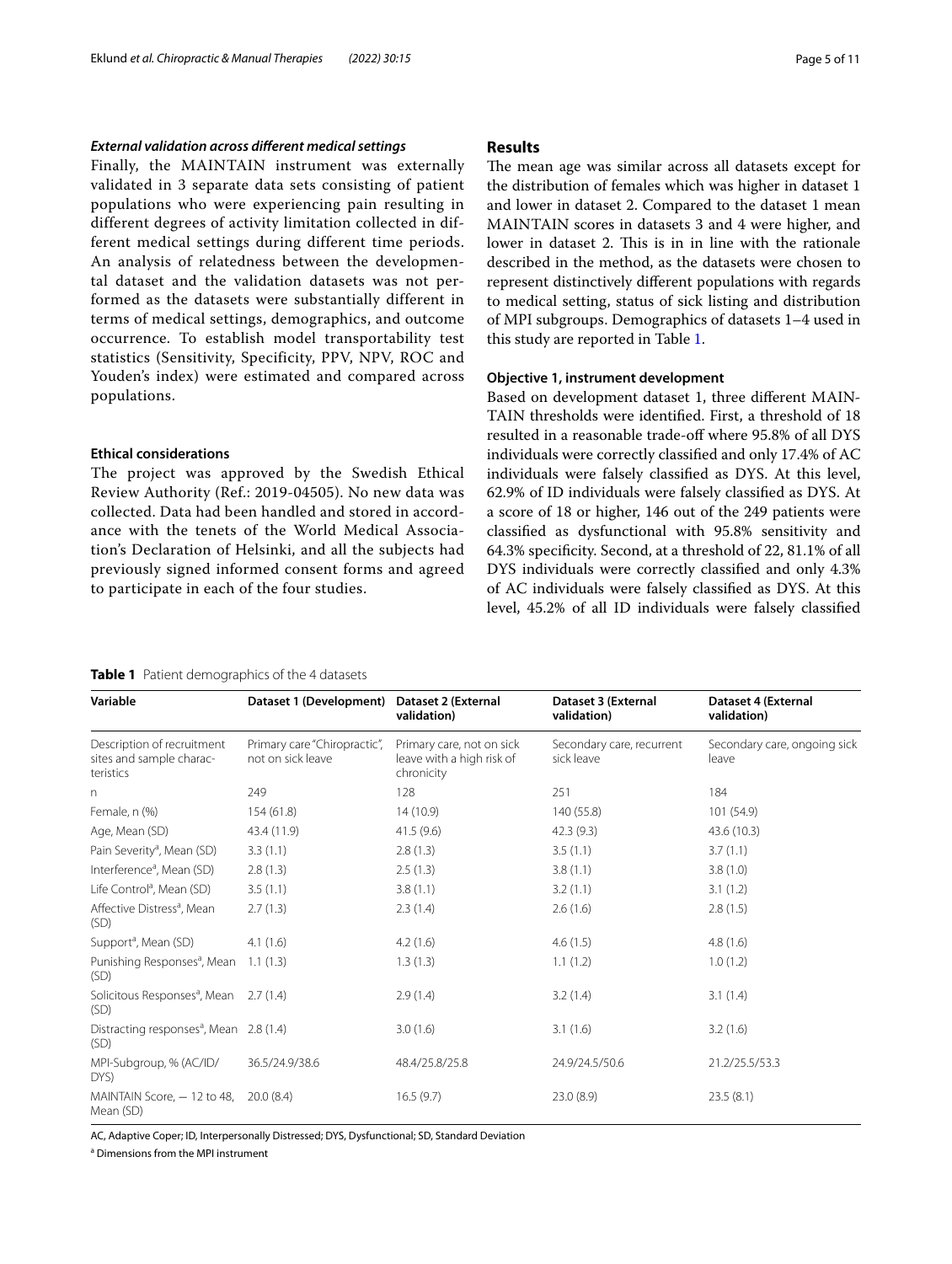as DYS. At a score of 22 or higher, 109 were classifed as dysfunctional with 81.1% sensitivity and 79.2% specifcity. Third, a threshold with the optimum cut-off point where equal weight is given to false positive and false negative values (highest value on the Youden´s index, 0.70) was identifed at a MAINTAIN score of 20. At this level, 133 individuals were classifed as dysfunctional with 90.5% sensitivity and 69.5% specificity. The AUC was estimated to 0.87 (95% CI 0.83, 0.92;  $p < 0.001$ ). The test statistics for each of these scores of the MAINTAIN instrument in development dataset 1 are reported in Table [2.](#page-5-0) In Fig. [1](#page-6-0), the proportion of individuals classifed with the original MPI-S instrument with a positive test per level of the MAINTAIN instrument is reported. The MAINTAIN instrument is presented in Additional fle [1.](#page-8-5)

# **Objective 2, reproduction of efect**

Data on clinical outcomes from development dataset 1, number of days with activity limiting pain (primary outcome), was used to estimate the effect of the intervention (diference between MC and control) for patients classifed as Dysfunctional at each score of the MAIN-TAIN instrument. A positive trend was observed, with a higher efect of MC with a higher MAINTAIN score in a dose–response-like relationship. Patients in the MC-group classifed as dysfunctional at a score of 18 or higher, experienced on average 24.4 (95% CI  $-0.3$ , 49.1) fewer days with activity limiting pain compared to dysfunctional patients in the control group, whereas those classifed at a score of 22 or higher reported on average 34.5 (95% CI 5.2, 63.7) fewer days with activity limiting pain. Efect estimates for each score of the MAINTAIN instrument are reported in Table [3](#page-7-0).

# **Objective 3, external validation across diferent medical settings**

In validation dataset 2, at a score of 18 or higher, 61 out of the 128 patients were classifed as Dysfunctional with 93.9% sensitivity and 68.4% specifcity. At a score of 22 or higher, 41 were classifed as dysfunctional with 84.8% sensitivity and 86.3% specifcity. In validation dataset 3, at a score of 18 or higher, 183 out of the 251 patients were classifed as Dysfunctional with 96.1% sensitivity and 50.8% specifcity. At a score of 22 or higher, 148 were classifed as Dysfunctional with 85.8% sensitivity and 68.5% specifcity. In validation dataset 4, at a score of 18 or higher, 142 out of the 184 patients were classifed as dysfunctional with 95.9% sensitivity and 44.2% specifcity.

<span id="page-5-0"></span>**Table 2** Diagnostic accuracy in development dataset 1 using each level of the MAINTAIN instrument as possible discrimination thresholds to classify dysfunctional patients (96 individuals were classifed as dysfunctional by the original instrument in this sample)

|    |         |                 |                 |                |                | Development dataset 1 ( $n = 249$ ) |  |  |  |  |  |  |
|----|---------|-----------------|-----------------|----------------|----------------|-------------------------------------|--|--|--|--|--|--|
| ΜS | n (DYS) | Sensitivity (%) | Specificity (%) | <b>PPV (%)</b> | <b>NPV (%)</b> | Youden's index                      |  |  |  |  |  |  |
| 8  | 229     | 100.0           | 13.0            | 41.5           | 100.0          | 0.110                               |  |  |  |  |  |  |
| 9  | 224     | 100.0           | 16.2            | 42.4           | 100.0          | 0.130                               |  |  |  |  |  |  |
| 10 | 220     | 100.0           | 18.8            | 43.2           | 100.0          | 0.162                               |  |  |  |  |  |  |
| 11 | 218     | 100.0           | 20.1            | 43.6           | 100.0          | 0.188                               |  |  |  |  |  |  |
| 12 | 205     | 100.0           | 28.6            | 46.3           | 100.0          | 0.201                               |  |  |  |  |  |  |
| 13 | 201     | 100.0           | 31.2            | 47.3           | 100.0          | 0.286                               |  |  |  |  |  |  |
| 14 | 193     | 100.0           | 36.4            | 49.2           | 100.0          | 0.312                               |  |  |  |  |  |  |
| 15 | 180     | 98.9            | 44.2            | 52.2           | 98.6           | 0.364                               |  |  |  |  |  |  |
| 16 | 173     | 98.9            | 48.7            | 54.3           | 98.7           | 0.431                               |  |  |  |  |  |  |
| 17 | 159     | 96.8            | 56.5            | 57.9           | 96.7           | 0.476                               |  |  |  |  |  |  |
| 18 | 146     | 95.8            | 64.3            | 62.3           | 96.1           | 0.533                               |  |  |  |  |  |  |
| 19 | 140     | 94.7            | 67.5            | 64.3           | 95.4           | 0.601                               |  |  |  |  |  |  |
| 20 | 133     | 90.5            | 69.5            | 64.7           | 92.2           | 0.623                               |  |  |  |  |  |  |
| 21 | 122     | 86.3            | 74.0            | 67.2           | 89.8           | 0.600                               |  |  |  |  |  |  |
| 22 | 109     | 81.1            | 79.2            | 70.6           | 87.1           | 0.603                               |  |  |  |  |  |  |
| 23 | 103     | 75.8            | 79.9            | 69.9           | 84.2           | 0.603                               |  |  |  |  |  |  |
| 24 | 92      | 70.5            | 83.8            | 72.8           | 82.2           | 0.557                               |  |  |  |  |  |  |
| 25 | 84      | 63.2            | 84.4            | 71.4           | 78.8           | 0.543                               |  |  |  |  |  |  |
| 26 | 74      | 60.0            | 89.0            | 77.0           | 78.3           | 0.476                               |  |  |  |  |  |  |
| 27 | 67      | 55.8            | 90.9            | 79.1           | 76.9           | 0.490                               |  |  |  |  |  |  |

MS, MAINTAIN Score (emphasis represent recommended thresholds); n(DYS), number of individuals classifed as dysfunctional by the MAINTAIN instrument at that threshold; PPV, Positive Predictive Value; NPV, Negative Predictive Value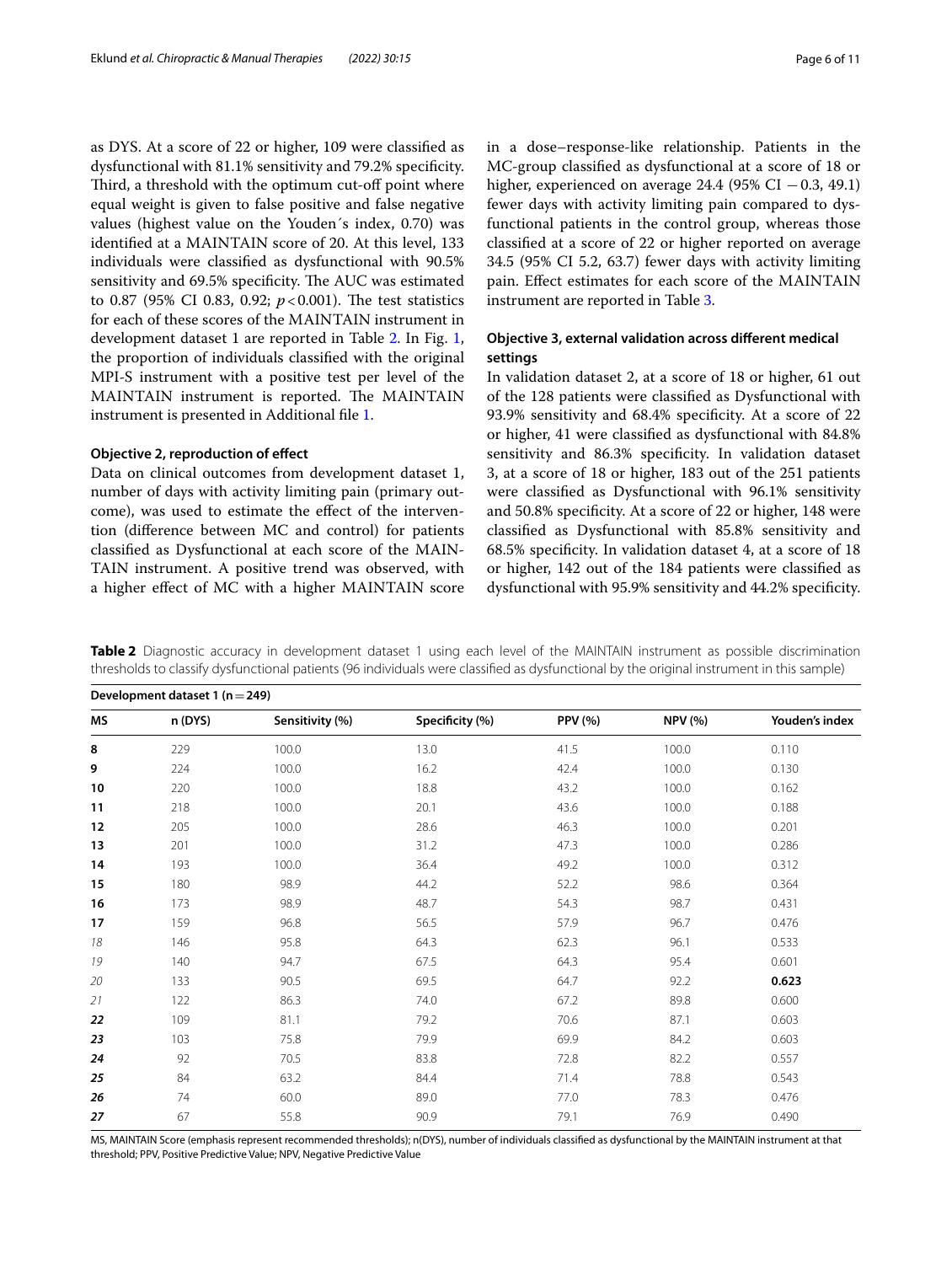

<span id="page-6-0"></span>At a score of 22 or higher 108 were classifed as Dysfunctional with 80.6% sensitivity and 66.3% specifcity.

The test showed very good to excellent diagnostic accuracy (ROC characteristics) in all datasets with high AUC estimates that were statistically signifcant. When considering the optimum cut-off point where equal weight is given to false positive and false negative values (highest value on the Youden´s index) the thresholds difer somewhat in development dataset 1 compared to validation datasets 2 and 3. In validation dataset 4, the highest index (0.451) can be found at a MAINTAIN score of 20 resembling the data from development dataset 1. Whereas the highest index in validation datasets 2 and 3 can be found at a MAINTAIN score of 25 (0.712) and 27 (0.590), respectively.

The test statistics for each score of the MAINTAIN instrument in validation datasets 2 to 4 are reported in Additional fles [2,](#page-8-6) [3](#page-8-7) and [4.](#page-8-8) AUCs for datasets 1 to 4 are reported in Table [4](#page-7-1).

# **Discussion**

To our knowledge, this is the frst study to develop and psychometrically assess a brief version of MPI-S with the purpose of identifying dysfunctional subjects suitable for MC in a clinical setting, see Additional file [1](#page-8-5). The MAIN-TAIN instrument has the potential of being an efective clinical decision aid allowing clinicians to acquire a relevant score of psychological distress quickly with a low

administrative load. The instrument has displayed an acceptable trade-off between sensitivity and specificity across contexts and populations (model transportability) and can be used with diferent thresholds depending on the rate of false positive tests that can be accepted in the clinical encounter. The instrument has exhibited high ROC statistics with scores ranging between 0.79 and 0.90, thus, suggesting very good to excellent diagnostic accuracy [\[63,](#page-10-7) [65\]](#page-10-9). Rather than using a single threshold with a dichotomous outcome we recommend 3 ranges to illustrate that the instrument represents a scale where the likelihood of a good outcome from MC changes in a dose–response-like relationship as reported in Table [3](#page-7-0). We suggest clinicians use the instrument as one parameter in a broader assessment strategy where previous pain history, initial treatment efectiveness, ability to perform active strategies, and patient preferences should be considered.

In the present work, datasets were collected from different patient populations in diferent medical settings which has allowed for a robust evaluation and introspection of the instrument's diagnostic accuracy. Also, by verifying the stratifcation procedure using clinical outcomes, the clinical usefulness of the instrument is assessed. We considered the data from this trial to be robust and trustworthy, and the MAINTAIN instrument adds a valuable contribution by informing clinical decision-making by deepening the understanding of the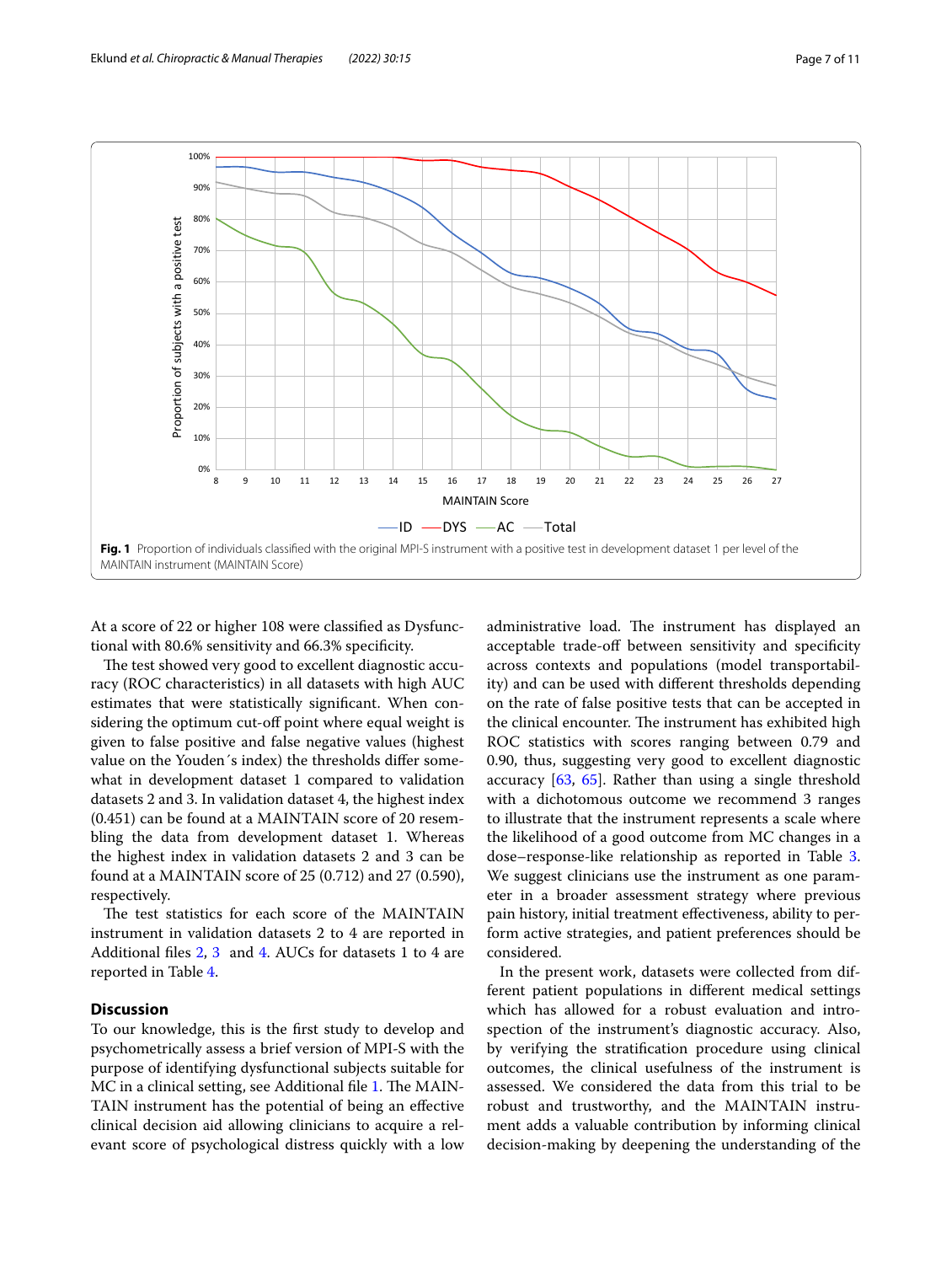<span id="page-7-0"></span>**Table 3** Efect of maintenance care with a dysfunctional classifcation for each of the scores 8–27 as possible discrimination thresholds on the MAINTAIN instrument (development dataset 1)

| ΜS<br>n (DYS)<br>8<br>229 |     | Difference in total number of days with activity<br>limiting LBP, MC-Control (95% CI), sample 1<br>$(n=249)$ |  |  |  |
|---------------------------|-----|--------------------------------------------------------------------------------------------------------------|--|--|--|
|                           |     | $-13.6$ ( $-32.1, 5.0$ )                                                                                     |  |  |  |
| 9                         | 224 | $-13.3$ ( $-32.2, 5.7$ )                                                                                     |  |  |  |
| 10                        | 220 | $-16.0$ ( $-34.9, 3.0$ )                                                                                     |  |  |  |
| 11                        | 218 | $-16.6$ ( $-35.8$ , 2.5)                                                                                     |  |  |  |
| 12                        | 205 | $-17.7$ ( $-37.7$ , 2.4)                                                                                     |  |  |  |
| 13                        | 201 | $-16.3$ ( $-36.6, 4.0$ )                                                                                     |  |  |  |
| 14                        | 193 | $-19.7(-40.5, 1.1)$                                                                                          |  |  |  |
| 15                        | 180 | $-19.6$ ( $-41.3$ , 2.1)                                                                                     |  |  |  |
| 16                        | 173 | $-22.2$ ( $-44.5, 0.0$ )                                                                                     |  |  |  |
| 17                        | 159 | $-22.9$ ( $-46.3, 0.5$ )                                                                                     |  |  |  |
| 18                        | 146 | $-24.4(-49.1, 0.3)$                                                                                          |  |  |  |
| 19                        | 140 | $-28.9$ ( $-53.6$ , $-4.2$ )                                                                                 |  |  |  |
| 20                        | 133 | $-31.5$ ( $-57.2$ , $-5.8$ )                                                                                 |  |  |  |
| 21                        | 122 | $-32.6$ ( $-59.8$ , $-5.4$ )                                                                                 |  |  |  |
| 22                        | 109 | $-34.5$ ( $-63.7$ , $-5.2$ )                                                                                 |  |  |  |
| 23                        | 103 | $-34.1$ ( $-64.6$ , $-3.6$ )                                                                                 |  |  |  |
| 24                        | 92  | $-29.9(-61.6, 1.7)$                                                                                          |  |  |  |
| 25                        | 84  | $-27.2$ ( $-60.0, 5.6$ )                                                                                     |  |  |  |
| 26                        | 74  | $-30.0$ ( $-66.2, 6.2$ )                                                                                     |  |  |  |
| 27                        | 67  | $-25.1$ ( $-64.0$ , 13.9)                                                                                    |  |  |  |

MS, MAINTAIN Score (emphasis represent recommended thresholds); n(DYS), number of individuals classifed as dysfunctional by the MAINTAIN instrument at that threshold

<span id="page-7-1"></span>**Table 4** Area under the ROC curve statistics for MAINTAIN instrument in datasets 1–4

| Sample        | n   | AUC (95% CI)           |  |
|---------------|-----|------------------------|--|
|               | 249 | 0.875(0.833, 0.917)    |  |
| $\mathcal{P}$ | 128 | $0.902$ (0.846, 0.958) |  |
| 3             | 251 | 0.844(0.795, 0.892)    |  |
| 4             | 184 | 0.791(0.724, 0.857)    |  |
|               |     |                        |  |

AUC, area under the ROC curve

psychological characteristics of the patient's condition. The advantage of a brief instrument with a simple scoring algorithm is the possibility to employ it during the clinical encounter and being able to score while the patient is present. This allows the clinician to promptly get an overview of the psychological dimensions of the patient's pain experience as well as an opportunity to dwell into each of the 5 dimensions, *pain severity, interference, life control, afective distress,* and *support,* with probing follow-up questions. In addition to deepening the understanding of the patient's pain condition, this information can be used

to establish treatment goals or adapt the intervention to better align with the patients' needs and preferences.

Patients included in sample 1, where the effect and cost-efectiveness of MC were investigated, were included only if they reported recurrent or persistent pain, and the long-term effect over 12 months was studied. This may explain the very good to excellent discriminant ability of the MAINTAIN instrument in contrast to the research done on the Keele STarT Back Tool. Thus, psychometric properties, such as validity, may not pertain to an instrument as such; rather, they are a feature of the construal of the results generated from a contextual study [[66\]](#page-10-10).

In objective 2, the diference in the total number of days with pain was used to reproduce the efect sizes of the intervention in the new subgroups defned by the thresholds of the MAINTAIN instrument. This outcome has been used in several clinical trials and the measure has been shown to correlate well with pain intensity [\[67](#page-10-11)]. However, there is currently no study that has investigated minimally clinically relevant changes in the outcome, and it is therefore difficult to draw firm conclusions on the clinical relevance.

The cross-sectional design used to develop this instrument, naturally, does not allow us to explore the measurement over time and represents a weakness. Additional cross-sectional and longitudinal data on reliability estimates that evaluate the stability, internal consistency, interrater reliability, and responsiveness of the MAIN-TAIN instrument would further inform on applicability. Also, the datasets used to validate the instrument are quite old, therefore it is possible perceptions and attitudes towards pain in general may have changed over time in the societal context. Whether this has had any impact on how patients have scored the original MPI-s instrument is unclear. Future research should investigate the use of the MAINTAIN instrument in a clinical setting in an implementation trial by comparing a stratifed MC approach using the MAINTAIN instrument and comparing it with standard care, exercise interventions, and digital consultations. Also, it would be valuable to contrast and compare the thresholds to the Keele STarT Back Tool and the Örebro Musculoskeletal Screening Pain Questionnaire (ÖMSPQ) to further explore the construct validity and usefulness of the MAINTAIN tool to populations with recurrent or persistent LBP. Such data could shed light on the possibility of using these instruments as alternative decision-making aids for identifying patients suitable for MC.

# **Conclusion**

The MAINTAIN instrument is a brief cinical tool with a simple scoring algorithm that has a very good to excellent diagnostic accuracy with regard to selecting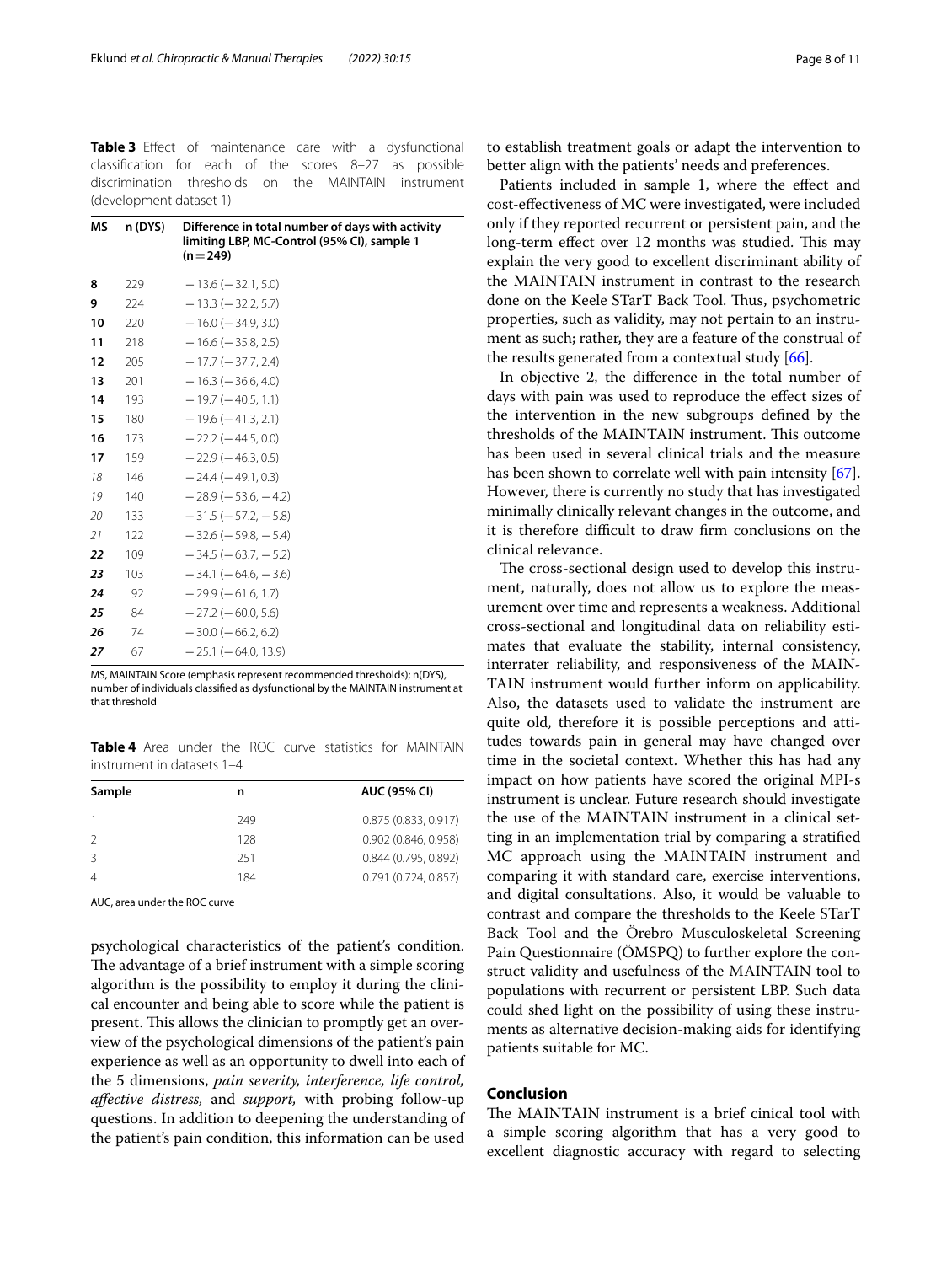dysfunctional patients in a clinical setting. By using 2 thresholds, patients can be categorized into "low probability", "moderate probability" and "high probability" of having a good outcome from maintenance care for LBP. The diagnostic accuracy is similar and high across populations with minor diferences in optimal thresholds for identifying dysfunctional individuals. Implementing the MAINTAIN instrument has the potential of improving outcomes by identifying dysfunctional high-risk patients early in the clinical course and stratifying them to appropriate interventions with a higher chance of treatment success.

#### **Abbreviations**

AC: Adaptive coper; DYS: Dysfunctional; ID: Interpersonally distressed; LBP: Low back pain; MC: Chiropractic maintenance care; MPI-S: Swedish version of West Haven-Yale Multidimensional Pain Inventory.

# **Supplementary Information**

The online version contains supplementary material available at [https://doi.](https://doi.org/10.1186/s12998-022-00424-6) [org/10.1186/s12998-022-00424-6](https://doi.org/10.1186/s12998-022-00424-6).

<span id="page-8-5"></span>**Additional fle 1. Figure S1**: The MAINTAIN instrument.

**Additional fle 2. Table S1**: Diagnostic accuracy in dataset 2 using each level of the MAINTAIN instrument as possible discrimination thresholds to classify dysfunctional patients.

<span id="page-8-7"></span>**Additional fle 3. Table S2**: Diagnostic accuracy in dataset 3 using each level of the MAINTAIN instrument as possible discrimination thresholds to classify dysfunctional patients.

<span id="page-8-8"></span>**Additional fle 4. Table S3**: Diagnostic accuracy in dataset 4 using each level of the MAINTAIN instrument as possible discrimination thresholds to classify dysfunctional patients.

#### **Acknowledgements**

The authors wish to acknowledge the dedicated clinicians of the Swedish Chiropractic Association (LKR) who collected the data in this trial and made a major contribution. We also wish to acknowledge the trust that the European Centre for Research Excellence (ECCRE) and the chiropractic profession have shown in our research group by their support and funding.

### **Authors' contributions**

A.E. is the corresponding author and is involved in conceptualization, data curation, formal analysis, funding acquisition, investigation, methodological development, project administration, validation, visualization, writing the original draft, reviewing, and editing the fnal manuscript. P.J.P., U.J., and I.A. were involved in conceptualization, methodological development, reviewing, and editing the fnal manuscript.

### **Funding**

Open access funding provided by Karolinska Institute. This study was funded by the European Centre for Chiropractic Research Excellence (ECCRE), [https://](https://nikkb.dk/eccre/) [nikkb.dk/eccre/](https://nikkb.dk/eccre/) (Grant Number 25-2018-SE/AE) 75% and Karolinska Institutet 25%. The funder provided support in the form of salaries for authors AE but had no role in the study design, data collection, and analysis, decision to publish, or preparation of the manuscript.

### **Availability of data and materials**

Data cannot be shared publicly for legal reasons. Data will be available upon request after permission is granted by the Swedish Ethical Review Authority: kansli@stockholm.epn.se. Inquiries for data access should frst be sent to irene. jensen@ki.se, who will then contact the ethics board for permission to openly share the data.

### **Declarations**

### **Ethics approval and consent to participate**

The trial was approved by Swedish Ethical Review Authority (ref: 2019-04505). All participants provided a signed informed consent to participate.

### **Consent for publication**

Not applicable.

### **Competing interests**

The lead author Andreas Eklund is a paid employee of a commercial company who works part-time (40%) as a clinician at Hälsan Östertälje Praktikertjänst AB, Södertälje, Sweden. The affiliation has not influenced the study design, data collection, and analysis, decision to publish, or preparation of the manuscript. There are no patents, products in development, or marketed products associated with this research to declare. IA is co-editor-in-chief of BMC Chiropractic and Manual Therapies. The authors declare that they have no competing interests.

#### **Author details**

<sup>1</sup> Unit of Intervention and Implementation Research for Worker Health, The Institute of Environmental Medicine (IMM), Karolinska Institutet, Stockholm, Sweden. <sup>2</sup> Department of Learning, Informatics, Management and Ethics (LIME), Karolinska Institutet, Stockholm, Sweden. <sup>3</sup> Department of Clinical Sciences Malmö, Centre for Primary Health Care Research, Lund University, Lund, Sweden.

<span id="page-8-6"></span>Received: 31 August 2021 Accepted: 13 March 2022 Published online: 17 March 2022

### **References**

- <span id="page-8-0"></span>1. Murray CJ, Lopez AD. Measuring the global burden of disease. N Engl J Med. 2013;369(5):448–57.
- <span id="page-8-1"></span>2. Hoy D, March L, Brooks P, Blyth F, Woolf A, Bain C, et al. The global burden of low back pain: estimates from the Global Burden of Disease 2010 study. Ann Rheum Dis. 2014;73(6):968–74.
- <span id="page-8-2"></span>3. Ferreira G, Hancock M. Recommendations for shaping the future of low back pain prevention research. Br J Sports Med. 2021;55(16):886–7.
- <span id="page-8-3"></span>4. Breen AC. Chiropractors and the treatment of back pain. Rheumatol Rehabil. 1977;16(1):46–53.
- 5. Mitchell M. Maintenance care. Some conciderations. ACA J Chiropr. 1980;17:53–5.
- 6. Rupert RL. A survey of practice patterns and the health promotion and prevention attitudes of US chiropractors. Maintenance care: part I. J Manip Physiol Ther. 2000;23(1):1–9.
- 7. Rupert RL, Manello D, Sandefur R. Maintenance care: health promotion services administered to US chiropractic patients aged 65 and older, part II. J Manip Physiol Ther. 2000;23(1):10–9.
- 8. Axen I, Rosenbaum A, Eklund A, Halasz L, Jorgensen K, Lovgren PW, et al. The Nordic maintenance care program - case management of chiropractic patients with low back pain: a survey of Swedish chiropractors. Chiropr Osteopat. 2008;16:6.
- 9. Leboeuf-Yde C, Hestbaek L. Maintenance care in chiropractic—what do we know? Chiropr Osteopat. 2008;16:3.
- <span id="page-8-4"></span>10. Axen I, Jensen IB, Eklund A, Halasz L, Jorgensen K, Lange F, et al. The Nordic Maintenance Care Program: when do chiropractors recommend secondary and tertiary preventive care for low back pain? Chiropr Osteopat. 2009;17:1.
- 11. Malmqvist S, Leboeuf-Yde C. The Nordic maintenance care program: case management of chiropractic patients with low back pain—defning the patients suitable for various management strategies. Chiropr Osteopat. 2009;17:7.
- 12. Moller LT, Hansen M, Leboeuf-Yde C. The Nordic Maintenance Care Program—an interview study on the use of maintenance care in a selected group of Danish chiropractors. Chiropr Osteopat. 2009;17:5.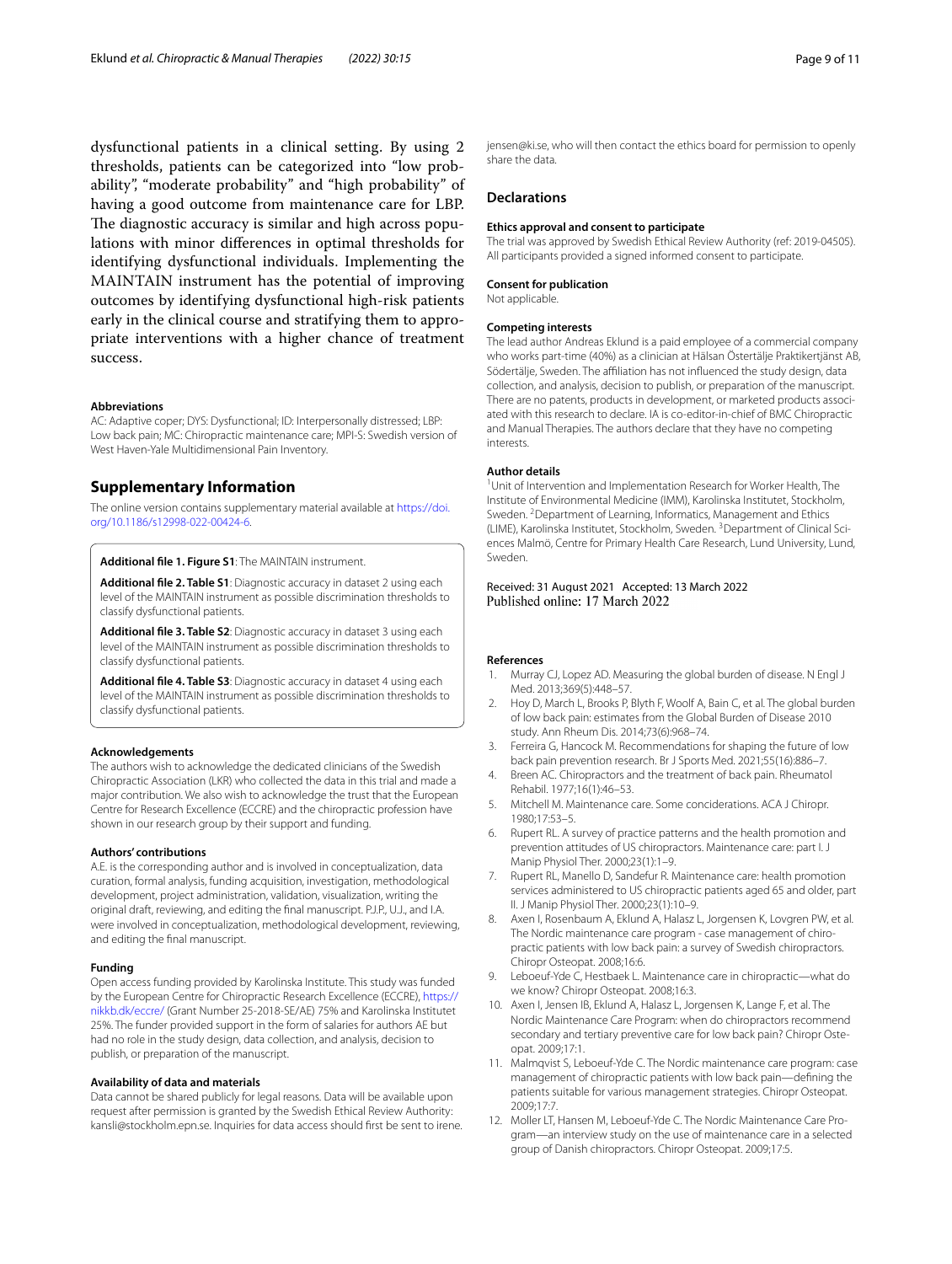- 13. Hansen SF, Laursen ALS, Jensen TS, Leboeuf-Yde C, Hestbæk H. The Nordic maintenance care program: what are the indications for maintenance care in patients with low back pain? A survey of the members of the Danish Chiropractors' Association. Chiropr Osteopat. 2010;18:25.
- 14. Sandnes KF, Bjørnstad C, Leboeuf-Yde C, Hestbaek L. The Nordic Maintenance Care Program—time intervals between treatments of patients with low back pain: how close and who decides? Chiropr Osteopat. 2010;18(1):5.
- 15. Bringsli M, Berntzen A, Olsen DB, Leboeuf-Yde C, Hestbaek L. The Nordic Maintenance Care Program: maintenance care—what happens during the consultation? Observations and patient questionnaires. Chiropr Man Ther. 2012;20(1):25.
- 16. Axen I, Bodin L. The Nordic maintenance care program: the clinical use of identifed indications for preventive care. Chiropr Man Therap. 2013;21(1):10.
- 17. Myburgh C, Brandborg-Olsen D, Albert H, Hestbaek L. The Nordic maintenance care program: what is maintenance care? Interview based survey of Danish chiropractors. Chiropr Man Therap. 2013;21(1):27.
- <span id="page-9-0"></span>18. Iben A, Lise H, Charlotte LY. Chiropractic maintenance care—what's new? A systematic review of the literature. Chiropr Man Therap. 2019;27:63.
- <span id="page-9-1"></span>19. Eklund A, Axen I, Kongsted A, Lohela-Karlsson M, Leboeuf-Yde C, Jensen I. Prevention of low back pain: effect, cost-effectiveness, and cost-utility of maintenance care—study protocol for a randomized clinical trial. Trials. 2014;15(1):102.
- <span id="page-9-2"></span>20. Eklund A, Jensen I, Lohela-Karlsson M, Hagberg J, Leboeuf-Yde C, Kongsted A, et al. The Nordic Maintenance Care program: efectiveness of chiropractic maintenance care versus symptom-guided treatment for recurrent and persistent low back pain-a pragmatic randomized controlled trial. PLoS ONE. 2018;13(9):e0203029.
- <span id="page-9-3"></span>21. Hall AM, Ferreira PH, Maher CG, Latimer J, Ferreira ML. The infuence of the therapist-patient relationship on treatment outcome in physical rehabilitation: a systematic review. Phys Ther. 2010;90(8):1099–110.
- <span id="page-9-4"></span>22. Melzack R, Wall PD. Pain mechanisms: a new theory. Science. 1965;150(3699):971–9.
- <span id="page-9-5"></span>23. Fordyce WE, Fowler RS, DeLateur B. An application of behavior modifcation technique to a problem of chronic pain. Behav Res Ther. 1968;6(1):105–7.
- <span id="page-9-6"></span>24. Gatchel RJTD. Psychosocial factors in pain: critical perspectives. New York: Guilford Press; 1999.
- <span id="page-9-7"></span>25. Burton AK, Tillotson KM, Main CJ, Hollis S. Psychosocial predictors of outcome in acute and subchronic low back trouble. Spine (Phila Pa 1976). 1995;20(6):722–8.
- 26. Hoogendoorn WE, van Poppel MN, Bongers PM, Koes BW, Bouter LM. Systematic review of psychosocial factors at work and private life as risk factors for back pain. Spine (Phila Pa 1976). 2000;25(16):2114–25.
- <span id="page-9-27"></span>27. Linton SJ, Boersma K. Early identifcation of patients at risk of developing a persistent back problem: the predictive validity of the Orebro Musculoskeletal Pain Questionnaire. Clin J Pain. 2003;19(2):80–6.
- <span id="page-9-18"></span>28. Linton SJ, Buer N, Vlaeyen J, Hellsing AL. Are fear-avoidance beliefs related to the inception of an episode of back pain? A prospective study. Psychol Health. 1999;14(6):1051–9.
- 29. Linton SJ, Hallden K. Can we screen for problematic back pain? A screening questionnaire for predicting outcome in acute and subacute back pain. Clin J Pain. 1998;14(3):209–15.
- <span id="page-9-28"></span>30. Linton SJ, Nicholas M, MacDonald S. Development of a short form of the Orebro Musculoskeletal Pain Screening Questionnaire. Spine. 2011;36:1891–5.
- <span id="page-9-8"></span>31. Macfarlane GJ, Thomas E, Croft PR, Papageorgiou AC, Jayson MI, Silman AJ. Predictors of early improvement in low back pain amongst consulters to general practice: the infuence of pre-morbid and episode-related factors. Pain. 1999;80(1–2):113–9.
- <span id="page-9-9"></span>32. Engel GL. The need for a new medical model: a challenge for biomedicine. Science. 1977;196(4286):129–36.
- 33. Engel GL. The clinical application of the biopsychosocial model. AJ Psychiatry. 1980;137(5):535–44.
- <span id="page-9-10"></span>34. Weiner BK. Spine update: the biopsychosocial model and spine care. Spine (Phila Pa !976). 2008;33(2):219–23.
- <span id="page-9-11"></span>35. Kerns RD, Turk DC, Rudy TE. The West Haven-Yale Multidimensional Pain Inventory (WHYMPI). Pain. 1985;23(4):345–56.
- <span id="page-9-12"></span>36. Turk DC. The potential of treatment matching for subgroups of patients with chronic pain: lumping versus splitting. Clin J Pain. 2005;21(1):44–55 (**discussion 69–72**).
- <span id="page-9-13"></span>37. Bergstrom G, Bodin L, Jensen IB, Linton SJ, Nygren AL. Long-term, nonspecifc spinal pain: reliable and valid subgroups of patients. Behav Res Ther. 2001;39(1):75–87.
- <span id="page-9-14"></span>38. Lousberg R, Schmidt AJ, Groenman NH, Vendrig L, Dijkman-Caes CI. Validating the MPI-DLV using experience sampling data. J Behav Med. 1997;20(2):195–206.
- <span id="page-9-15"></span>39. Bergström C, Hagberg J, Bodin L, Jensen I, Bergström G. Using a psychosocial subgroup assignment to predict sickness absence in a working population with neck and back pain. BMC Musculoskelet Disord. 2011;12(1):81.
- <span id="page-9-16"></span>40. Eklund A, Jensen I, Leboeuf-Yde C, Kongsted A, Jonsson M, Lovgren P, et al. The Nordic Maintenance Care Program: Does psychological profle modify the treatment effect of a preventive manual therapy intervention? A secondary analysis of a pragmatic randomized controlled trial. PLoS ONE. 2019;14(10):e0223349.
- <span id="page-9-17"></span>41. Eklund A, Hagberg J, Jensen I, et al. The Nordic maintenance care program: maintenance care reduces the number of days with pain in acute episodes and increases the length of pain free periods for dysfunctional patients with recurrent and persistent low back pain-a secondary analysis of a pragmatic randomized controlled trial. Chiropr Man Ther. 2020;28:19. <https://doi.org/10.1186/s12998-020-00309-6>.
- <span id="page-9-19"></span>42. Foster NE, Mullis R, Hill JC, Lewis M, Whitehurst DG, Doyle C, et al. Efect of stratifed care for low back pain in family practice (IMPaCT Back): a prospective population-based sequential comparison. Ann Fam Med. 2014;12:102–11.
- <span id="page-9-24"></span>43. Hill JC, Whitehurst DG, Lewis M, Bryan S, Dunn KM, Foster NE, et al. Comparison of stratifed primary care management for low back pain with current best practice (STarT Back): a randomised controlled trial. Lancet. 2011;378(9802):1560–71.
- 44. Whitehurst DG, Bryan S, Lewis M, Hill J, Hay EM. Exploring the cost-utility of stratifed primary care management for low back pain compared with current best practice within risk-defned subgroups. Ann Rheum Dis. 2012;71(11):1796–802.
- 45. Linton SJ, Nicholas M, Shaw W. Why wait to address high-risk cases of acute low back pain? A comparison of stepped, stratifed, and matched care. Pain. 2018;159(12):2437–41.
- 46. Nicholas MK, Linton SJ, Watson PJ, Main CJ. Early identifcation and management of psychological risk factors ("yellow fags") in patients with low back pain: a reappraisal. Phys Ther. 2011;91:737–53.
- 47. Linton SJ, Boersma K. Early identifcation of patients at risk of developing a persistent back problem: the predictive validity of the Orebro Musculoskeletal Pain Questionnaire. Clin J Pain. 2003;19:80–6.
- <span id="page-9-20"></span>48. Linton SJ, Halldén K. Can we screen for problematic back pain? A screening questionnaire for predicting outcome in acute and subacute back pain. Clin J Pain. 1998;14:209–15.
- <span id="page-9-21"></span>49. Khan Y. The STarT back tool in chiropractic practice: a narrative review. Chiropr Man Therap. 2017;25:11.
- <span id="page-9-22"></span>50. Eklund A, Bergstrom G, Bodin L, Axen I. Do psychological and behavioral factors classifed by the West Haven-Yale Multidimensional Pain Inventory (Swedish version) predict the early clinical course of low back pain in patients receiving chiropractic care? BMC Musculoskelet Disord. 2016;17(1):75.
- <span id="page-9-23"></span>51. Field J, Newell D. Relationship between STart Back Screening Tool and prognosis for low back pain patients receiving spinal manipulative therapy. Chiropr Man Ther. 2012;20(1):17.
- <span id="page-9-25"></span>52. Beneciuk JM, Bishop MD, Fritz JM, Robinson ME, Asal NR, Nisenzon AN, et al. The STarT back screening tool and individual psychological measures: evaluation of prognostic capabilities for low back pain clinical outcomes in outpatient physical therapy settings. Phys Ther. 2013;93:321–33.
- <span id="page-9-26"></span>53. Hill JC, Dunn KM, Main CJ, Hay EM. Subgrouping low back pain: a comparison of the STarT Back Tool with the Orebro Musculoskeletal Pain Screening Questionnaire. Eur J Pain. 2010;14(1):83–9.
- <span id="page-9-29"></span>54. Westman AE, Boersma K, Leppert J, Linton SJ. Fear-avoidance beliefs, catastrophizing, and distress: a longitudinal subgroup analysis on patients with musculoskeletal pain. Clin J Pain. 2011;27(7):567–77.
- <span id="page-9-30"></span>55. Bergstrom G, Bjorklund C, Fried I, Lisspers J, Nathell L, Hermansson U, et al. A comprehensive workplace intervention and its outcome with regard to lifestyle, health and sick leave: the AHA study. Work. 2008;31(2):167–80.